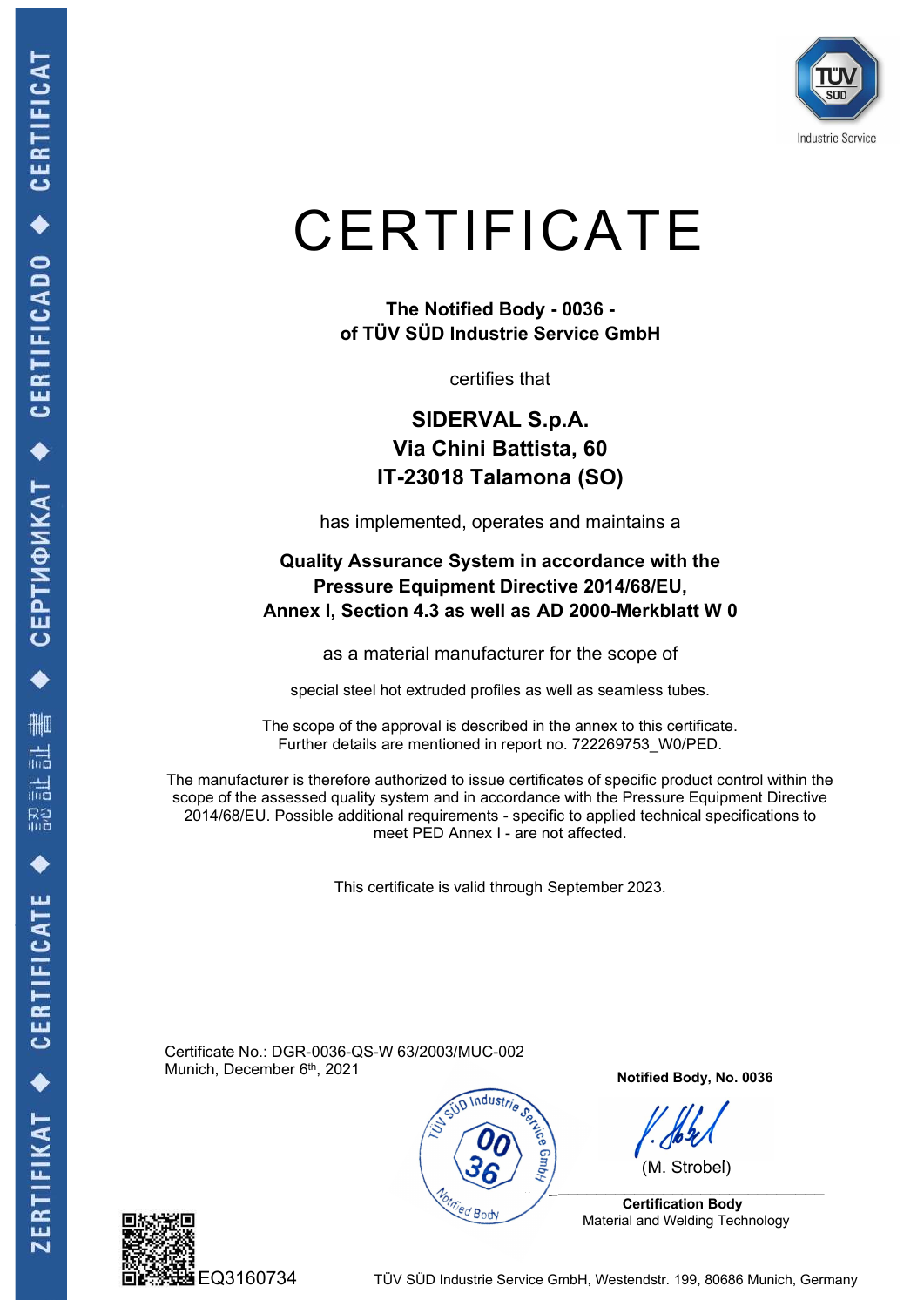

| Geltungsbereich der Überprüfung als Hersteller von Werkstoffen nach AD 2000-Merkblatt W 0<br>Scope of the approval - Manufacturer of material in accordance with AD 2000-Merkblatt W 0 |                                                                                                                                                        |                                                                                      |                                      |                                               |                                                                                                                                                                                                                                                                                                                                                                                                                                                                                                                                                                                                                              |               |                                                          |                                    |                                             | Anlage zum Zertifiat Nr. / Annex to certificate no.<br>DGR-0036-QS-W 63/2002/MUC-002 von / dated 2021-12-06 |                                       |                                                                                 |                                                                                                                                                   |                                                                                                                                                                                                                                                                                                    |
|----------------------------------------------------------------------------------------------------------------------------------------------------------------------------------------|--------------------------------------------------------------------------------------------------------------------------------------------------------|--------------------------------------------------------------------------------------|--------------------------------------|-----------------------------------------------|------------------------------------------------------------------------------------------------------------------------------------------------------------------------------------------------------------------------------------------------------------------------------------------------------------------------------------------------------------------------------------------------------------------------------------------------------------------------------------------------------------------------------------------------------------------------------------------------------------------------------|---------------|----------------------------------------------------------|------------------------------------|---------------------------------------------|-------------------------------------------------------------------------------------------------------------|---------------------------------------|---------------------------------------------------------------------------------|---------------------------------------------------------------------------------------------------------------------------------------------------|----------------------------------------------------------------------------------------------------------------------------------------------------------------------------------------------------------------------------------------------------------------------------------------------------|
| Hersteller /<br>Manufacturer:                                                                                                                                                          | Name:<br>Straße/Street:<br>Ort/City:                                                                                                                   | Siderval S.p.A.<br>Via Chini Battista, 60<br>IT-23018 Talamona (SO)<br>Werk / plant: |                                      |                                               |                                                                                                                                                                                                                                                                                                                                                                                                                                                                                                                                                                                                                              |               |                                                          |                                    | Nationalität:/<br>Country:<br>IT            |                                                                                                             | Datum:/<br>Date: rev. 0<br>2021-12-06 | Blatt-Nr.:/<br>Page No.:<br>1 v. / of 3                                         | Zertifizierungsstelle für Druckgeräte /<br><b>Certification Body for pressure equipment</b><br>Notifizierte Stelle, Nr. / Notified Body, No. 0036 |                                                                                                                                                                                                                                                                                                    |
| Ifd. Nr.<br>No.                                                                                                                                                                        | Werkstoffbezeichnung<br>Werkstoff-Nr. /<br><b>Material Designation</b><br><b>Material Grade</b>                                                        | Werkstoff-<br>Spezifikation /<br>Material<br>Specification                           |                                      | Liefer-<br>zustand /<br>Delivery<br>Condition | Prüfgegenstand<br>Erzeugnisform /<br>Description<br>Product                                                                                                                                                                                                                                                                                                                                                                                                                                                                                                                                                                  |               |                                                          | Abmessungen /<br><b>Dimensions</b> |                                             | Gewicht /<br>Weight                                                                                         |                                       | Prüfgrundlagen<br>Technische Regeln /<br>Requirements<br><b>Technical Rules</b> |                                                                                                                                                   | Bericht Nr. / report no. 722269753_W0/PED<br>vom / dated 2021-10-14                                                                                                                                                                                                                                |
|                                                                                                                                                                                        |                                                                                                                                                        | Art /<br>Spec.                                                                       | Nr. /<br>No.                         | Kürzel /<br>Code                              |                                                                                                                                                                                                                                                                                                                                                                                                                                                                                                                                                                                                                              | von /<br>from | Dicke /<br>Thickness<br>$\lceil mm \rceil$<br>bis,<br>to | von / l<br>from                    | Durchm./<br>Diameter<br>[mm]<br>bis /<br>to | $1 = t$<br>$2 = kq$                                                                                         | Wert<br>value                         | Art /<br>Spec.                                                                  | Nr. / No.                                                                                                                                         | Bemerkungen /<br>Remarks                                                                                                                                                                                                                                                                           |
| -1                                                                                                                                                                                     | $\overline{2}$                                                                                                                                         | 3a                                                                                   | 3 <sub>b</sub>                       | $\overline{4}$                                | 5                                                                                                                                                                                                                                                                                                                                                                                                                                                                                                                                                                                                                            | 6a            | 6 <sub>b</sub>                                           | 7a                                 | 7 <sub>b</sub>                              | 8a                                                                                                          | 8b                                    | 9a                                                                              | 9 <sub>b</sub>                                                                                                                                    | 10 <sup>1</sup>                                                                                                                                                                                                                                                                                    |
| 01                                                                                                                                                                                     | RSt 37-2, St 37-3<br>S235JR, S235J2                                                                                                                    | <b>DIN</b><br>EN                                                                     | 17100<br>10025-2                     | $\mathsf{b}$                                  | Heizkammerprofil /<br>heater profiles                                                                                                                                                                                                                                                                                                                                                                                                                                                                                                                                                                                        | 3,0           | d                                                        |                                    |                                             |                                                                                                             |                                       | <b>TRD</b>                                                                      | 702                                                                                                                                               | $b = N$ bzw. U / N respectively U                                                                                                                                                                                                                                                                  |
| 02                                                                                                                                                                                     | Unlegierte Stähle/constructional<br>steels<br>(U, R) St 37-2, St 37-3<br>St 44-2, St 44-3, St 52-3<br>S235JR, S235J2, S275JR<br>S275J2, S355J2, S355K2 | <b>DIN</b><br>EN                                                                     | 17100<br>10025-2                     | N                                             | Voll- und Hohlprofile /<br>full and hollow profiles                                                                                                                                                                                                                                                                                                                                                                                                                                                                                                                                                                          | 3,0           | 40,0                                                     |                                    |                                             |                                                                                                             |                                       | AD-2000<br><b>TRD</b>                                                           | W13<br>107                                                                                                                                        | <sup>1)</sup> Für legierte Stähle TC2 nach EN 10216-2:<br>nur, wenn in der Bestellspezifikation auf US<br>Pürfung verzichtet wird - Vermerk im<br>Zeugnis: "Auf US-Prüfung wird vom Kunden<br>verzichtet" /<br>For alloyed steels TC2 acc. to EN 10216-2:<br>Only if in the order specification it |
| 03                                                                                                                                                                                     | Austenitische Stähle/austenitic steels<br>1.4301, 1.4303, 1.4306, 1.4541,<br>1.4550, 1.4401, 1.4404, 1.4571,<br>1.4580, 1.4435, 1.4436, 1.4438         | <b>DIN</b><br><b>EN</b>                                                              | 17440<br>10272                       | AT                                            | Voll- und Hohlprofile /<br>full and hollow profiles                                                                                                                                                                                                                                                                                                                                                                                                                                                                                                                                                                          | 3,0           | 40,0                                                     |                                    |                                             |                                                                                                             |                                       | AD-2000<br>AD-2000                                                              | W <sub>2</sub><br>W 10                                                                                                                            | was renounced to an US-test; - notation in the<br>certificate: "The client renounced to an US-test"                                                                                                                                                                                                |
| 04                                                                                                                                                                                     | C <sub>22.8</sub><br><b>P250GH</b><br>15 Mo 3                                                                                                          | <b>DIN</b><br>EN<br><b>DIN</b>                                                       | 17243<br>10222-2<br>17243            | N<br>N                                        | Voll- und Hohlprofile /<br>full and hollow profiles<br>Voll- und Hohlprofile /                                                                                                                                                                                                                                                                                                                                                                                                                                                                                                                                               | 3,0<br>4.0    | 10,0<br>40.0                                             |                                    |                                             |                                                                                                             |                                       | AD-2000<br><b>TRD</b><br>AD-2000                                                | W13<br>107<br>W13                                                                                                                                 |                                                                                                                                                                                                                                                                                                    |
|                                                                                                                                                                                        | 16Mo3<br>13 CrMo 44, 10 CrMo 9 10<br>13CrMo4-5, 11CrMo9-10                                                                                             | EN<br><b>DIN</b><br>EN                                                               | 10222-2<br>17243<br>10222-2          | QT                                            | full and hollow profiles<br>Voll- und Hohlprofile /<br>full and hollow profiles                                                                                                                                                                                                                                                                                                                                                                                                                                                                                                                                              | 4,0           | 40,0                                                     |                                    |                                             |                                                                                                             |                                       | <b>TRD</b><br>AD-2000<br><b>TRD</b>                                             | 107<br>W13<br>107                                                                                                                                 | mit Einzelgutachten / with single expertise                                                                                                                                                                                                                                                        |
| 05                                                                                                                                                                                     | 15 Mo 3<br>16Mo3                                                                                                                                       | <b>DIN</b><br>EN                                                                     | 17175<br>10216-2                     | N                                             | Nahtlose Rohre /<br>seamless tubes                                                                                                                                                                                                                                                                                                                                                                                                                                                                                                                                                                                           | 4,0           | 40,0                                                     |                                    |                                             |                                                                                                             |                                       | AD-2000<br><b>TRD</b>                                                           | $W4^{1}$<br>$102^{11}$                                                                                                                            | mit Einzelgutachten / with single expertise                                                                                                                                                                                                                                                        |
|                                                                                                                                                                                        | 13 CrMo 44, 10 CrMo 9 10<br>13CrMo4-5, 10CrMo9-10<br>St 35.8<br>P235GH, P265GH                                                                         | <b>DIN</b><br>EN<br><b>DIN</b><br>EN                                                 | 17175<br>10216-2<br>17175<br>10216-2 | QT<br>N                                       | Nahtlose Rohre /<br>seamless tubes<br>Nahtlose Rohre /<br>seamless tubes                                                                                                                                                                                                                                                                                                                                                                                                                                                                                                                                                     | 4,0<br>3,0    | 40,0<br>40,0                                             |                                    |                                             |                                                                                                             |                                       | AD-2000<br><b>TRD</b><br>AD-2000<br><b>TRD</b>                                  | $W4^{1}$<br>$102^{11}$<br>$W4^{1}$<br>102 <sup>1</sup>                                                                                            | mit Einzelgutachten / with single expertise                                                                                                                                                                                                                                                        |
| Explanation:                                                                                                                                                                           |                                                                                                                                                        |                                                                                      |                                      |                                               | QT = vergütet / quenched and tempered CR = Temperaturgeregelt warmumgeformt / temperature controlled hot formed (controlled rolled) A = weichgeglüht / annealed AR = wie gewalzt / as rolled<br>a = Werkstoffbezeichnung in Spalte 10 / material designation in column 10 b = Lieferzustand in Spalte 10 / delivery condition in column 10 c = Prüfgegenstand in Spalte 10 / object in column 10<br>d = Abmessungen in den Techn. Regeln / dimensions acc. to technical rules e = Gewicht in den Techn. Regeln / weight acc. to technical rules f = Nr. der Techn. Regeln in Spalte 10 / technical rules reference column 10 |               |                                                          |                                    |                                             |                                                                                                             |                                       |                                                                                 |                                                                                                                                                   | AT = Lösungsgeglüht / solution annealed NT = Normalgeglüht und angelassen / normalized and tempererd N = Normalgeglüht / normalized S = Spannungsarmgeglüht / stress relieved TM = Thermomech. behandelt / thermo-mech. treate                                                                     |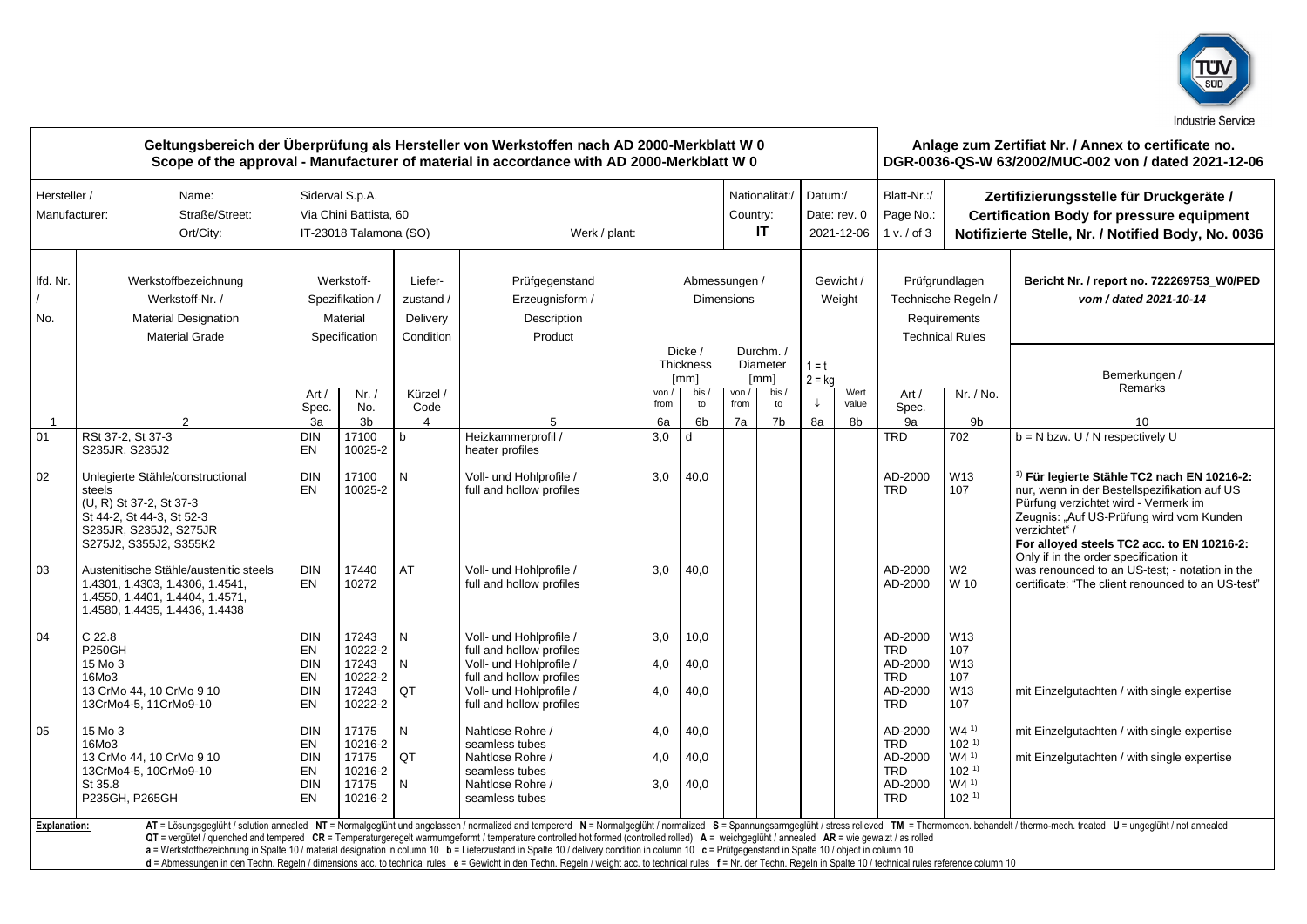

|                               |                                                                                                                                                                                                      |                                                                                      | Geltungsbereich der Überprüfung als Hersteller von Werkstoffen nach DGRL 2014/68/EU, Anhang I, Abschnitt 4.3<br>Scope of the approval – Manufacturer of material in accordance with PED 2014/68/EU, Annex I, Section 4.3 |                                               |                                                                                                                                                                                                                                                                                                                                                                                                                                                                                                                                                                                                                              |                                    |                                           |                                  | Anlage zum Zertifiat Nr. / Annex to certificate no.<br>DGR-0036-QS-W 63/2002/MUC-002 von / dated 2021-12-06 |                                       |               |                                                                                 |                                                                                                                                                   |                                                                                                                                                                                                                                                           |  |
|-------------------------------|------------------------------------------------------------------------------------------------------------------------------------------------------------------------------------------------------|--------------------------------------------------------------------------------------|--------------------------------------------------------------------------------------------------------------------------------------------------------------------------------------------------------------------------|-----------------------------------------------|------------------------------------------------------------------------------------------------------------------------------------------------------------------------------------------------------------------------------------------------------------------------------------------------------------------------------------------------------------------------------------------------------------------------------------------------------------------------------------------------------------------------------------------------------------------------------------------------------------------------------|------------------------------------|-------------------------------------------|----------------------------------|-------------------------------------------------------------------------------------------------------------|---------------------------------------|---------------|---------------------------------------------------------------------------------|---------------------------------------------------------------------------------------------------------------------------------------------------|-----------------------------------------------------------------------------------------------------------------------------------------------------------------------------------------------------------------------------------------------------------|--|
| Hersteller /<br>Manufacturer: | Name:<br>Straße/Street:<br>Ort/City:                                                                                                                                                                 | Siderval S.p.A.<br>Via Chini Battista, 60<br>IT-23018 Talamona (SO)<br>Werk / plant: |                                                                                                                                                                                                                          |                                               |                                                                                                                                                                                                                                                                                                                                                                                                                                                                                                                                                                                                                              |                                    |                                           | Nationalität:/<br>Country:<br>IT |                                                                                                             | Datum:/<br>Date: rev. 0<br>2021-12-06 |               | Blatt-Nr.:/<br>Page No.:<br>2 v. / of 3                                         | Zertifizierungsstelle für Druckgeräte /<br><b>Certification Body for pressure equipment</b><br>Notifizierte Stelle, Nr. / Notified Body, No. 0036 |                                                                                                                                                                                                                                                           |  |
| Ifd. Nr.<br>No.               | Werkstoffbezeichnung<br>Werkstoff-Nr. /<br><b>Material Designation</b><br><b>Material Grade</b>                                                                                                      | Werkstoff-<br>Spezifikation<br>Material<br>Specification                             |                                                                                                                                                                                                                          | Liefer-<br>zustand /<br>Delivery<br>Condition | Prüfgegenstand<br>Erzeugnisform /<br>Description<br>Product                                                                                                                                                                                                                                                                                                                                                                                                                                                                                                                                                                  | Abmessungen /<br><b>Dimensions</b> |                                           |                                  |                                                                                                             | Gewicht /<br>Weight                   |               | Prüfgrundlagen<br>Technische Regeln /<br>Requirements<br><b>Technical Rules</b> |                                                                                                                                                   | Bericht Nr. / report no. 722269753 W0/PED<br>vom / dated 2021-10-14                                                                                                                                                                                       |  |
|                               |                                                                                                                                                                                                      | Art /<br>Spec.                                                                       | Nr. /<br>No.                                                                                                                                                                                                             | Kürzel /<br>Code                              |                                                                                                                                                                                                                                                                                                                                                                                                                                                                                                                                                                                                                              | von /<br>from                      | Dicke/<br>Thickness<br>[mm]<br>bis,<br>to | von /<br>from                    | Durchm. /<br>Diameter<br>$\lceil mm \rceil$<br>bis /<br>to                                                  | $1 = t$<br>$2 = kg$                   | Wert<br>value | Art /<br>Spec.                                                                  | Nr. / No.                                                                                                                                         | Bemerkungen /<br>Remarks                                                                                                                                                                                                                                  |  |
| $\overline{1}$                | $\overline{2}$                                                                                                                                                                                       | 3a                                                                                   | 3 <sub>b</sub>                                                                                                                                                                                                           | $\overline{4}$                                | 5                                                                                                                                                                                                                                                                                                                                                                                                                                                                                                                                                                                                                            | 6a                                 | 6 <sub>b</sub>                            | 7a                               | 7 <sub>b</sub>                                                                                              | 8a                                    | 8b            | 9a                                                                              | 9b                                                                                                                                                | 10                                                                                                                                                                                                                                                        |  |
| 01<br>02                      | RSt 37-2, St 37-3<br>S235JR, S235J2<br>Unlegierte Stähle / constructional<br>steels (U, R) St 37-2, St 37-3<br>St 44-2, St 44-3, St 52-3                                                             | <b>DIN</b><br><b>EN</b><br><b>DIN</b><br><b>EN</b>                                   | 17100<br>10025-2<br>17100<br>10025-2                                                                                                                                                                                     | b<br>N                                        | Heizkammerprofil /<br>heater profiles<br>Voll- und Hohlprofile /<br>full and hollow profiles                                                                                                                                                                                                                                                                                                                                                                                                                                                                                                                                 | 3,0<br>3,0                         | d<br>40,0                                 |                                  |                                                                                                             |                                       |               |                                                                                 |                                                                                                                                                   | *) To fulfil essential safety requirements of PED<br>Annex I, for each material acc, to non<br>harmonised standards a<br>Particular Material Appraisal (PMA) is<br>mandatory.                                                                             |  |
| 03                            | S235JR. S235J2<br>S275JR, S275J2, S355J2, S355K2<br>Austenitische Stähle / austenitic steels<br>1.4301, 1.4303, 1.4306, 1.4541,<br>1.4550, 1.4401, 1.4404, 1.4571,<br>1.4580, 1.4435, 1.4436, 1.4438 | <b>DIN</b><br>EN                                                                     | 17440<br>10272                                                                                                                                                                                                           | A                                             | Voll- und Hohlprofile /<br>full and hollow profiles                                                                                                                                                                                                                                                                                                                                                                                                                                                                                                                                                                          | 3,0                                | 40,0                                      |                                  |                                                                                                             |                                       |               |                                                                                 |                                                                                                                                                   | <sup>1)</sup> Für legierte Stähle TC2 nach EN 10216-2:<br>nur, wenn in der Bestellspezifikation auf US<br>Pürfung verzichtet wird - Vermerk im<br>Zeugnis: "Auf US-Prüfung wird vom Kunden<br>verzichtet" /<br>For alloyed steels TC2 acc. to EN 10216-2: |  |
| 04                            | C <sub>22.8</sub><br><b>P250GH</b><br>15 Mo 3<br>16Mo3                                                                                                                                               | <b>DIN</b><br>EN<br><b>DIN</b><br>EN                                                 | 17243<br>10222-2<br>17243<br>10222-2                                                                                                                                                                                     | N<br>N                                        | Voll- und Hohlprofile /<br>full and hollow profiles<br>Voll- und Hohlprofile /<br>full and hollow profiles                                                                                                                                                                                                                                                                                                                                                                                                                                                                                                                   | 3.0<br>4,0                         | 10,0<br>40,0                              |                                  |                                                                                                             |                                       |               |                                                                                 |                                                                                                                                                   | Only if in the order specification it<br>was renounced to an US-test: - notation in the<br>certificate: "The client renounced to an US-test"                                                                                                              |  |
|                               | 13 CrMo 44, 10 CrMo 9 10<br>13CrMo4-5, 11CrMo9-10<br>X20CrMoV11-1                                                                                                                                    | <b>DIN</b><br>EN                                                                     | 17243<br>10222-2                                                                                                                                                                                                         | V                                             | Voll- und Hohlprofile /<br>full and hollow profiles                                                                                                                                                                                                                                                                                                                                                                                                                                                                                                                                                                          | 4,0                                | 40,0                                      |                                  |                                                                                                             |                                       |               |                                                                                 |                                                                                                                                                   | For the use of materials acc. to column 2 till<br>4 the regulations and limits of the respective<br>standards have to be observed.<br>The specific material operating conditions                                                                          |  |
| $05^{1}$                      | 15 Mo 3<br>16Mo3<br>13 CrMo 44, 10 CrMo 9 10<br>13CrMo4-5, 10CrMo9-10                                                                                                                                | <b>DIN</b><br>EN<br><b>DIN</b><br>EN                                                 | 17175<br>10216-2<br>17175<br>10216-2                                                                                                                                                                                     | N<br>V                                        | Nahtlose Rohre /<br>seamless tubes<br>Nahtlose Rohre /<br>seamless tubes                                                                                                                                                                                                                                                                                                                                                                                                                                                                                                                                                     | 4,0<br>4,0                         | 40,0<br>40,0                              |                                  |                                                                                                             |                                       |               |                                                                                 |                                                                                                                                                   | have to be approved by the pressure<br>equipment manufacturer or respectively by<br>the Notified Body in charge.                                                                                                                                          |  |
|                               | St 35.8<br>P235GH, P265GH<br>X20CrMoV11-1                                                                                                                                                            | <b>DIN</b><br><b>EN</b>                                                              | 17175<br>10216-2                                                                                                                                                                                                         | Ν                                             | Nahtlose Rohre /<br>seamless tubes                                                                                                                                                                                                                                                                                                                                                                                                                                                                                                                                                                                           | 3,0                                | 40,0                                      |                                  |                                                                                                             |                                       |               |                                                                                 |                                                                                                                                                   |                                                                                                                                                                                                                                                           |  |
| <b>Explanation:</b>           |                                                                                                                                                                                                      |                                                                                      |                                                                                                                                                                                                                          |                                               | QT = vergütet / quenched and tempered CR = Temperaturgeregelt warmumgeformt / temperature controlled hot formed (controlled rolled) A = weichgeglüht / annealed AR = wie gewalzt / as rolled<br>a = Werkstoffbezeichnung in Spalte 10 / material designation in column 10 b = Lieferzustand in Spalte 10 / delivery condition in column 10 c = Prüfgegenstand in Spalte 10 / object in column 10<br>d = Abmessungen in den Techn. Regeln / dimensions acc. to technical rules e = Gewicht in den Techn. Regeln / weight acc. to technical rules f = Nr. der Techn. Regeln in Spalte 10 / technical rules reference column 10 |                                    |                                           |                                  |                                                                                                             |                                       |               |                                                                                 |                                                                                                                                                   | AT = Lösungsgeglüht / solution annealed NT = Normalgeglüht und angelassen / normalized and tempererd N = Normalgeglüht / normalized S = Spannungsarmgeglüht / stress relieved TM = Thermomech. behandelt / thermo-mech. treate                            |  |